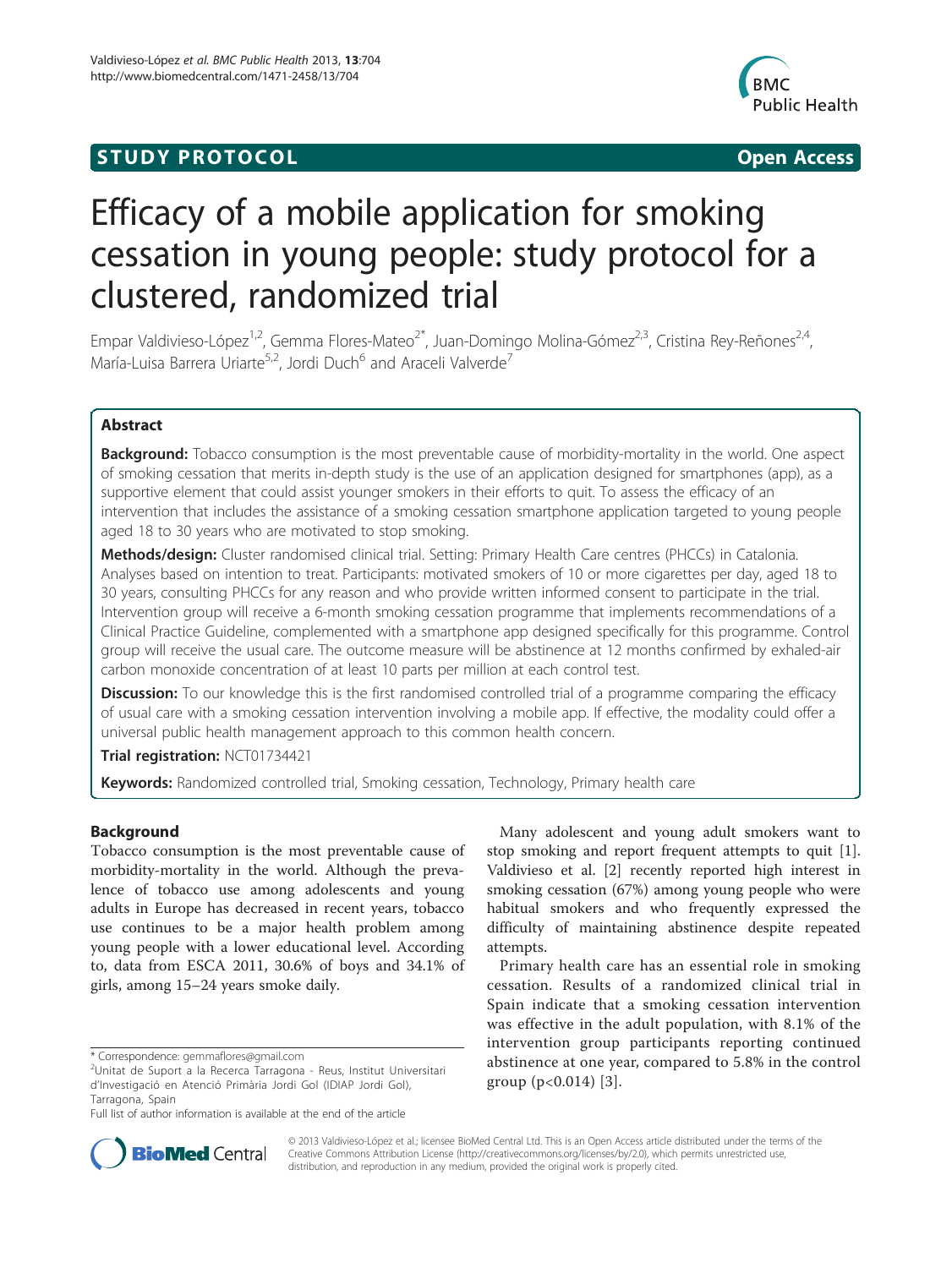However, no studies to date assessed the effectiveness of a structured smoking cessation intervention directed at young people. One aspect of smoking cessation that merits in-depth study is the potential usefulness of new technologies, in particular the use of an application designed for smartphones (app), as a supportive element that could assist younger smokers in their efforts to quit. New technologies –and specifically a targeted app-- offer three benefits that can be useful for this purpose: First, they reach people "where they are", i.e. there is no need to go to any specific place to receive support services. Second, they promote interactivity, opening new channels of communication between patients and "experts". And third, they provide instant access to information and assistance. Therefore, it seems logical to hypothesize that a smartphone app will be a useful tool to offer additional support when a young adult wants to stop smoking [\[4](#page-5-0)].

Some efforts have already been made in this direction. Clinical trials have evaluated the effectiveness of smoking cessation interventions in adolescents and young people that made use of text messages (SMS), with significantly better results than in the control group (9% vs. 4% abstinence) [\[5,6](#page-5-0)]. A recent review by Cochrane [\[7](#page-5-0)] of the effectiveness of smoking cessation interventions that use mobile telephones concludes that further studies are needed to determine whether these technologies will assist in smoking cessation efforts. Of particular interest for clinical practice, a programme of text messages sent to mobile phones was effective in the short term (six weeks) and a combined programme of Internet and mobile phone messages up to 12 months.

According to a study by Fundación Telefónica (the foundation associated with Spain's national telephone company), the number of "smartphones" (mobile phones with an advanced operating system such as Android or iOS) sold in the second trimester of 2011 exceeded for the first time the number of personal computers sold (107 million smartphones, compared to 85 million personal computers). In 2009, more than two thirds of the world's population had mobile phone access and more than 4.2 billion text messages were sent [[4\]](#page-5-0). We would point out that the youngest segment of the population is most likely to include new technologies in their everyday lives. This behaviour pattern is repeated in patterns of Internet access using mobile phones and 3G technologies, reaching 26% market penetration among young people in Spain --more than twice the European average for this population [\[4](#page-5-0)].

Parallel to the growth of smartphone devices, a series of apps have been developed with the objective of providing information and support concerning social and medical problems [[8\]](#page-5-0). The world market for medical apps for smartphones and tablets multiplied seven-fold in 2011 alone, reaching a total of US\$718 million, according to a market analysis by the American firm research2guidance [[9\]](#page-5-0). At present, these apps are being used as instruments of patient education and support and are also helpful to healthcare professionals [\[10\]](#page-5-0).

Nonetheless, the market for health care apps is very fragmented; many are designed for very specific contexts or low-incidence diseases. To our knowledge, no randomized studies have assessed the effectiveness of smoking cessation attempts in young people motivated to stop smoking using a smartphone app.

The objective of the present study is to evaluate the efficacy of an intervention that incorporates a smartphone app specifically designed to reduce the prevalence of tobacco consumption in motivated young adults aged 18 to 30 years.

## Methods

#### Study design

This project will be developed in two phases, first the design and development of the specific app, followed by a randomized, clustered clinical trial aimed at assessing the efficacy of the smartphone app. The unit of randomization will be the primary care centres of Catalonia, which will assess the effectiveness of the app in achieving smoking cessation among motivated young smokers.

#### **Participants**

#### Selection of participating primary care centres

Participation by primary care centres will be totally voluntary. At the beginning of the study a personalized letter will be sent to the attention of the centre administrators, requesting their collaboration and providing a copy of the study protocol. Within two weeks, the administrators will be contacted by telephone to confirm their participation. Each centre that agrees to participate will be randomized to the intervention or control group and a visit will be scheduled to inform the participating primary care physicians and nurses about the study.

#### Randomisation

The unit of randomisation will be the primary care centre, stratified according to urban/rural location and number of participating professionals to ensure comparability between the study groups, and then assigned 1:1 to the intervention or control group. Randomisation will use the Epidat 3.0 programme.

### Blinding

Given the nature of the intervention, it is impossible to mask the participants or professionals to the study group assignments. However, data analysis will be blinded to any potential identifiers.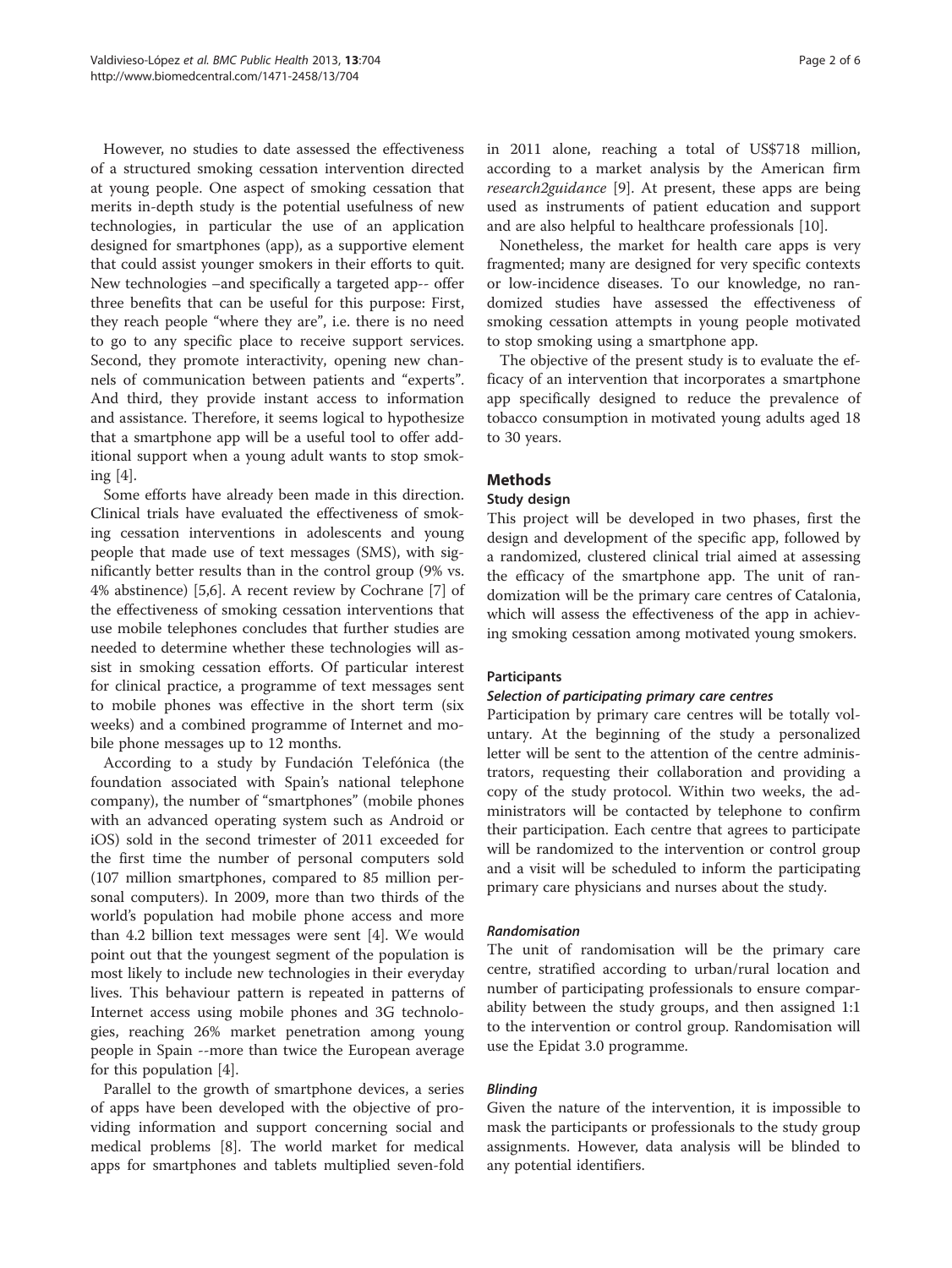## Patient inclusion criteria

a) Young adults aged 18 to 30 years who smoke at least 10 cigarettes per day; b) availability of the patient's clinical history in the primary care centre; c) access to a smartphone device that meets the app requirements; d) access to an Internet data connection; and e) normal to high motivation to stop smoking on the Richmond test (score of 5 or higher).

## Patient exclusion criteria

a) Addiction to other psychoactive substances; b) any baseline psychotic disease; c) use of a mobile device that does not comply with the app requirements; d) smokers with low motivation to stop smoking on the Richmond test (score of 4 or lower).

## Intervention

During the recruitment period, or until the required quota of patients is reached, the family doctor and/or primary care nurse will invite patients aged 18 to 30 years who smoke 10 or more cigarettes per day to participate in the study. If the patient is eligible for inclusion and agrees to participate, informed consent will be requested (Figure 1). After signing informed consent, the participant's demographic data will be collected and the study questionnaire will be administered (Fageström & Richmond). During this visit (visit 0) smokers with moderate motivation to stop smoking (Richmond score of 5– 6) will be invited to schedule a second appointment to attempt to increase their motivation. For highly motivated participants (Richmond score of 7–10) a "quit day"

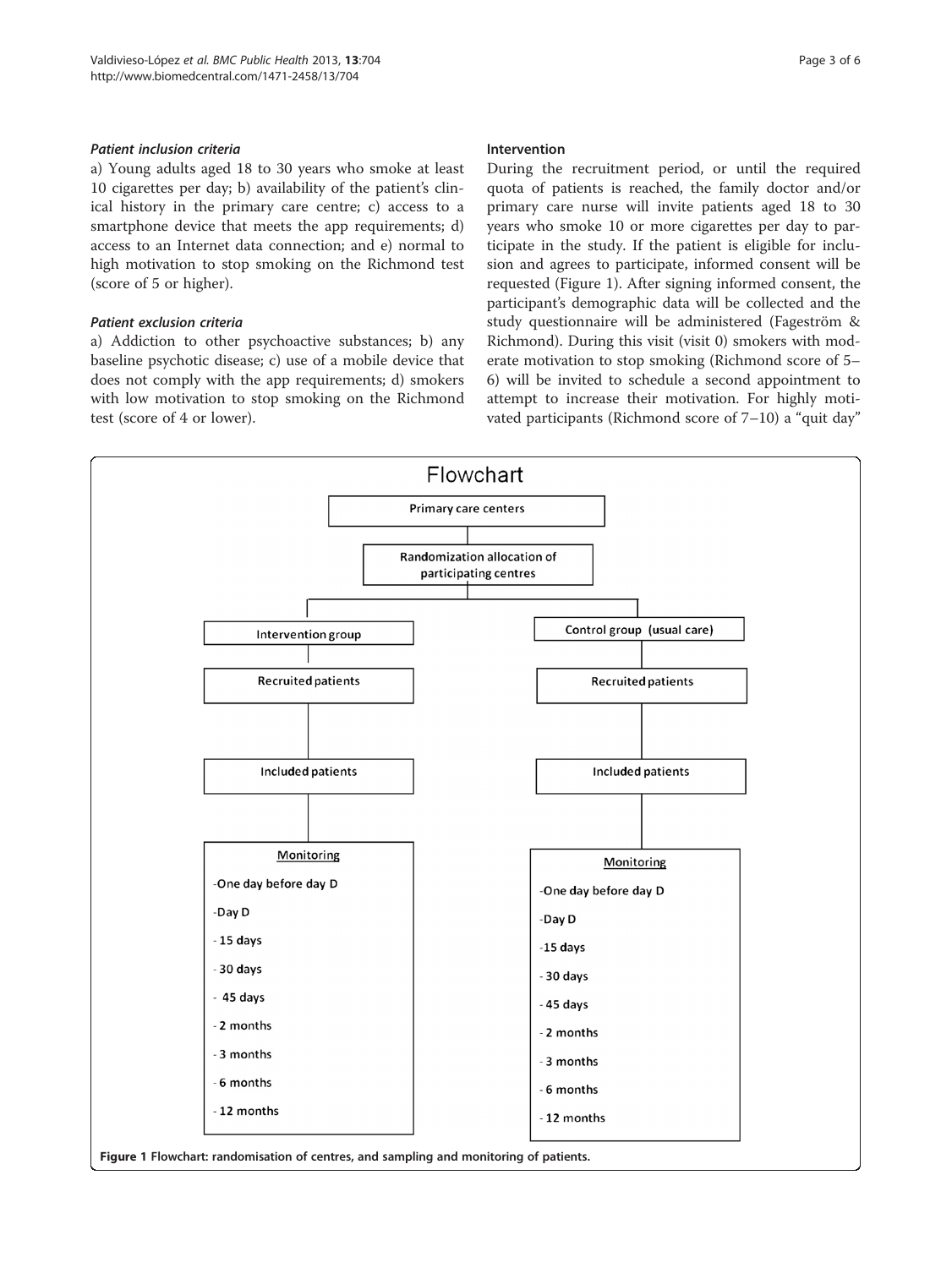will be established within the following 15 days (D-Day), and they will be invited to schedule an appointment for the day before their D-Day.

At the pre-D-day appointment, smokers will begin their smoking cessation plan according to the clinical practice guidelines of the Catalan Health Institute. Participants randomized to the intervention group will receive the smartphone app, along with an explanation of how to use it to support their smoking cessation plan.

Follow-up and treatment for participants in both the intervention and control groups will follow the clinical practice guidelines. Participants who do not attend followup appointments will be telephoned, and will be considered relapsed as of that point.

## Development of the mobile app

The app we are designing is included in what are called serious games, half games or healthy games. These types of apps have begun to gain recognition as powerful learning tools [[8\]](#page-5-0), since they offer those who play the opportunity to develop skills and strategies while they try to achieve the game's objectives. In contrast to traditional educational methods, serious games are more focused on the views and participation of the learner, rather than the unidirectional guidance of the trainer. A serious game itself will not make smokers quit, but it will help to educate and guide those who wish to end their habit.

The three main objectives for app development are the following: (i) help the user record the progress of the smoking cessation plan; (ii) inform and educate the user about the problems of smoking and the improvements to be anticipated from smoking cessation; (iii) provide alternatives to the user for the times when he or she particularly wants to smoke; for example, a game might provide both entertainment (distraction) and subliminal or indirect messages that can help avoid the urge to smoke. The app will be adapted to the specific stages of the cessation process (typically 6 months duration), and will adjust to the progress of each participant.

To maximize the success of the intervention, a panel of smoking cessation experts, young smokers and ex-smokers, computer programmers, game developers, graphic designers and education experts will be involved at the different stages of the design and development of this app. Although we expect many ideas to emerge during the design process, we envision several options that will be offered to the participant to achieve these objectives:

(1) Information about tobacco: answers to frequently asked questions, advice, suggestions, definitions, illustrations and images.

- (2) Private social network for study participants and staff: participants can communicate with each other to ask for help, share concerns, or offer help to others. The project staff will also post information about the process and offer helpful and supportive messages through this network.
- (3) Minigame(s): games designed specifically to entertain and educate the participants.
- (4) Progress registry: a visual representation of the evolution of the participant's health progress through the treatment process.

#### Control group

Normal practice will be used in counselling controls, following the clinical practice guidelines of the Catalan Health Institute.

## Measures

During the recruitment visit, sociodemographic and anthropometric variables will be recorded: age, sex, educational level, employment, weight, height and blood pressure. Social class will be categorized according to the British Registrar General's Social Classification [\[11](#page-5-0)]. Variables related to tobacco consumption also will be recorded: number of cigarettes smoked per day, start age, number of previous cessation attempts, longest period of cessation, and presence of other smokers in the family. The degree of nicotine dependence will be measured by the Fageström test. Motivation to stop smoking will be assessed by the Richmond test.

During follow-up visits, weight, height, and blood pressure will again be measured. Participants will be asked about their tobacco use and presence of withdrawal symptoms (vehement desire to smoke, anxiety, tension, nervousness, frustration, impatience, difficulty in concentrating, hunger, drowsiness or difficulty in sleeping, nightmares, headache, irritability/depression), and CO in exhaled breath will be measured by carboximetry.

At each visit, the professional who provided smoking cessation information (doctor or nurse) and any treatment provided will be recorded. We will also record the smoking cessation date (D-day) and the date of the end of follow-up, either 12 months after D-day or date lost to follow-up (D2). We will then calculate the length of the follow-up period. (With these variables the length of survival can be calculated: time interval between start date of smoking cessation and relapse or end of follow-up).

Tobacco abstinence will be confirmed by the level of carbon monoxide (CO), set as 10 parts per million or less, measured by carboximetry readings taken by trained personnel.

The follow-up period will have the following endpoints: (1) 12 months after D-Day; (2) participant decides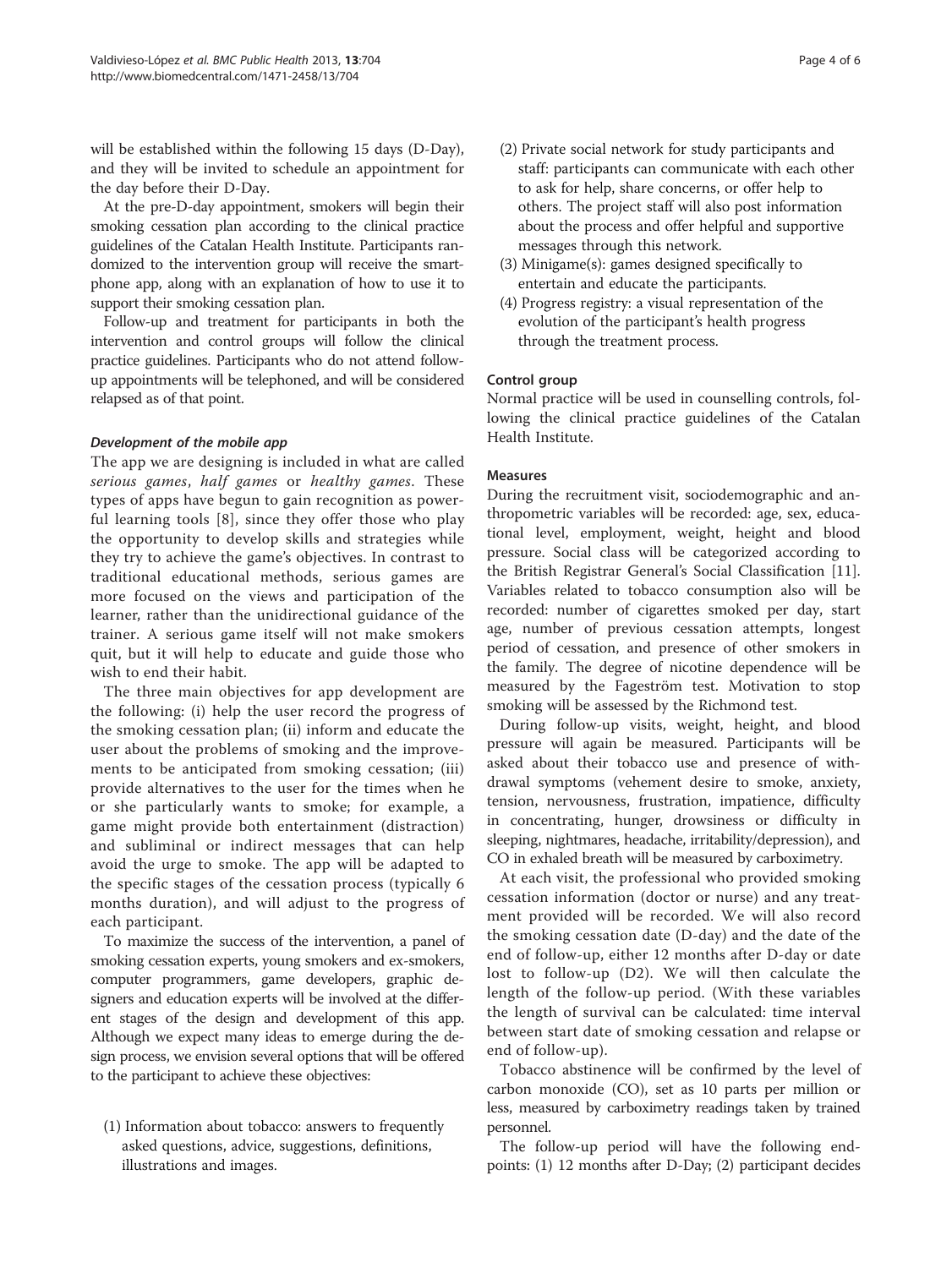not to continue in the study, informs study personnel, and abandons participation; (2) participant is lost to follow-up, provides no more information, and will be considered relapsed as of that time point.

#### Sample size/power calculation

To calculate sample size for each primary care centre, the number of individuals in a simple randomized design was multiplied by the design effect. Accepting an alpha risk of 0.05 and a beta risk of 20% in a bilateral contrast, 222 subjects are required in each group to detect a difference of at least 5% (calculations based on EPIDAT v. 3.1). To calculate design effect, we estimated the intracluster correlation coefficient (ICC) in clinical trials randomized by primary care clusters, generally less than 0.05 [\[12\]](#page-5-0), and as a cluster size. The average size is 20 with a design effect of 1.36. Assuming these values, the definitive sample size for the study was set at 604 subjects, randomised as described above.

## Statistical analysis

Analysis will be performed as intention to treat. At baseline, the comparability of the intervention and control groups will be assessed. Quantitative variables will be described as the mean and standard deviation if they have a normal distribution, or median and range, as appropriate. Qualitative variables will be described as percentages and confidence intervals. Quantitative baseline characteristics will be compared using Student t test. Qualitative variables will use the Pearson chi squared test.

Multi-level multivariate survival analysis will include two effects (fixed and random). The fixed component of the adjusted model will include the group assignment and a dummy variable for baseline and 12-month measurements of the study variables, as well as interactions between relevant variables. All significant covariates in the bivariate analyses ( $p$ < 0.30) will be included in the model. This strategy will sufficiently reduce the probability of leaving relevant variables out of the model.

The primary response variable will be continued abstinence at 12 months after beginning smoking cessation (D-Day). We will use multiple techniques to deal with missing values in covariates that are candidates for inclusion in multi-level models. The 'ICE" programme of the STATA-10.1 package estimates missing values by conditional logistic regression, concatenating them with the variables that have complete values. As a convention, a combination of 10 different estimates will be used that includes the variability of these estimates. This will preclude a loss of power due to missing data. In addition, analysis of the models will be repeated to determine sensitivity, using only the subjects for whom complete data are available.

#### Ethical aspects of the study

The study will be conducted in accordance with the principles of the Helsinki Declaration, as revised and updated, and will follow Spain's best practice guidelines (Buena Práctica Clínica). The protocol was evaluated by our institute's ethics committee (Comité Ético de Investigación Clínica [CEIC], Institut d'Investigació en Atenció Primària [IDIAP] Jordi Gol). Data confidentiality will be protected under the Spanish law governing the protection of personal data (Ley orgánica de Protección de Datos de Carácter Personal (15/1999 13 December).

#### **Discussion**

The development of the proposed smartphone app, and subsequent evaluation of its effectiveness in our population, has the potential to contribute a useful tool for the smoking cessation efforts of young adults, as well as providing information about the effectiveness of smoking cessation interventions in a population that has not been studied in our environment.

A limitation of the study is its open character. Both patients and health care professionals will know that they are involved in the intervention, which might create a bias. The analysis will be blind, with no identifiers available to the statistician that would indicate whether a subject was assigned to the intervention or control group. The study will use random clustering of primary care centres to avoid the risk of contamination by taking geography into account.

The randomization process is intended to result in a balanced distribution of sociodemographic and cultural characteristics between intervention and control groups, both for doctors and nurses and for participating patients. To avoid contamination between the intervention and control groups, the game and the app itself will only be made available to the intervention group. Multivariate analysis will be used to control for possible confounding factors.

Another limitation is the difficulty of recruiting young patients who want to stop smoking. The multicentre study design, with 22 participating primary care centres and a long (18-month) recruitment period, is intended to ensure an adequate participant pool.

#### Competing interests

The authors declare no competing interests.

#### Authors' contributions

EV-L, GF-M, CR-R, JD-G, JD, MLB and AV were responsible for study conceptualization, design, and developing the analytic plan. EV-L and GF-M drafted the manuscript. All authors read and approved the final manuscript.

#### Acknowledgments

The authors acknowledge the support of the Instituto de Investigación de Atención Primaria (IDIAP) Jordi Gol for translation and document preparation services. JD was supported by grant FIS2010-18639 from the Spanish Ministerio de Economía y Competitividad.